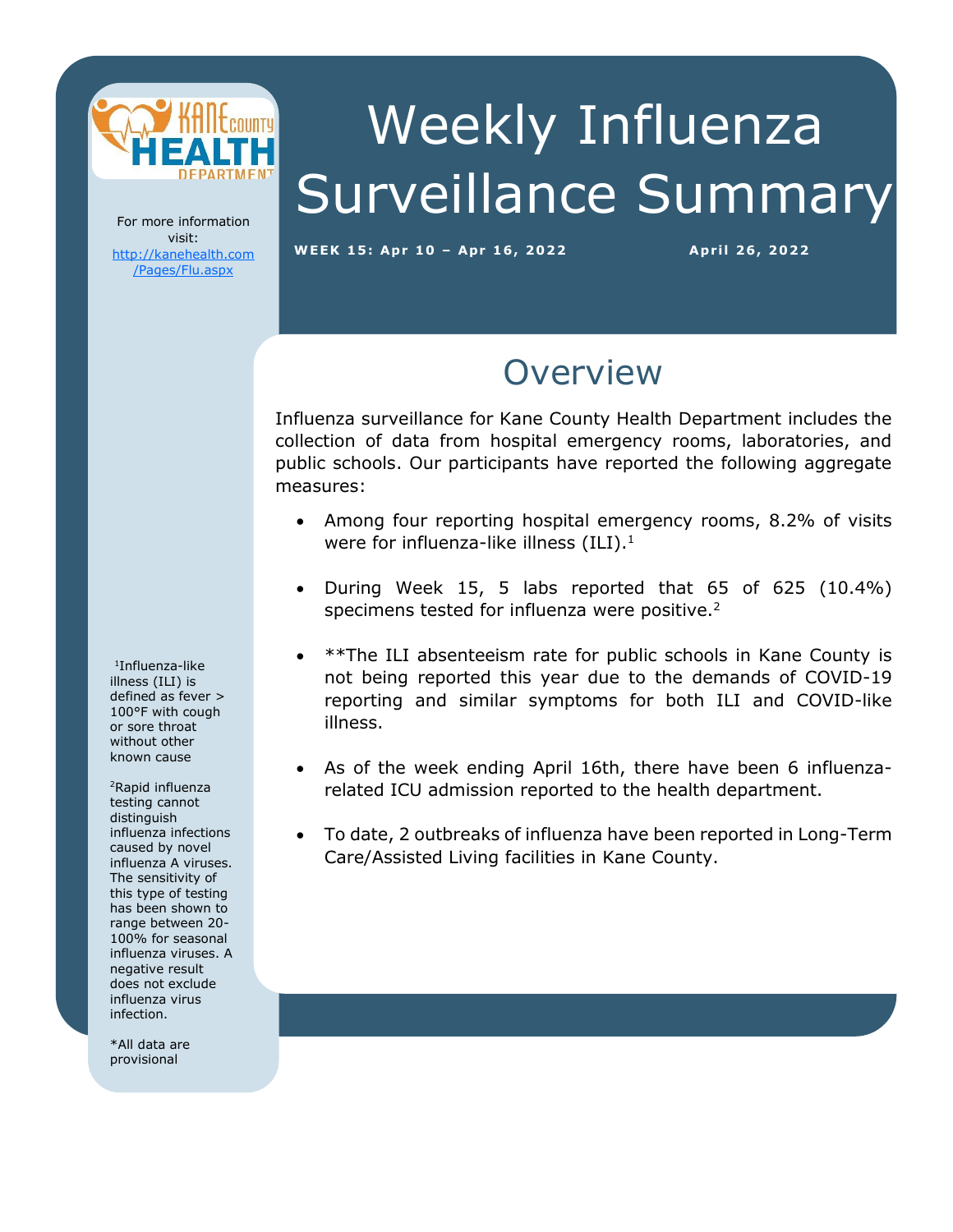# Emergency Room Visits

During Week 15, 8.2% of reported hospital emergency room visits were for influenza-like illness  $(III).<sup>1</sup>$ 

Each week, data for the 2021-22 season will be presented with data from the previous flu seasons to show the trend of ER visits for ILI over time.

Visits for influenza-like illness to reporting emergency rooms during Week 14 had the following age distribution:

- 0-4 years: 28.2% of all ILI visits
- 5-24 years: 37.0% of all ILI visits
- 25-64 years: 27.9% of all ILI visits
- 65+ years: 6.9% of all ILI visits

Throughout the season, KCHD will provide updated information on the total number of people visiting the emergency room for ILI, and what age groups make up those visits.

1 Influenza-like illness (ILI) is defined as fever > 100°F with cough or sore throat without other known cause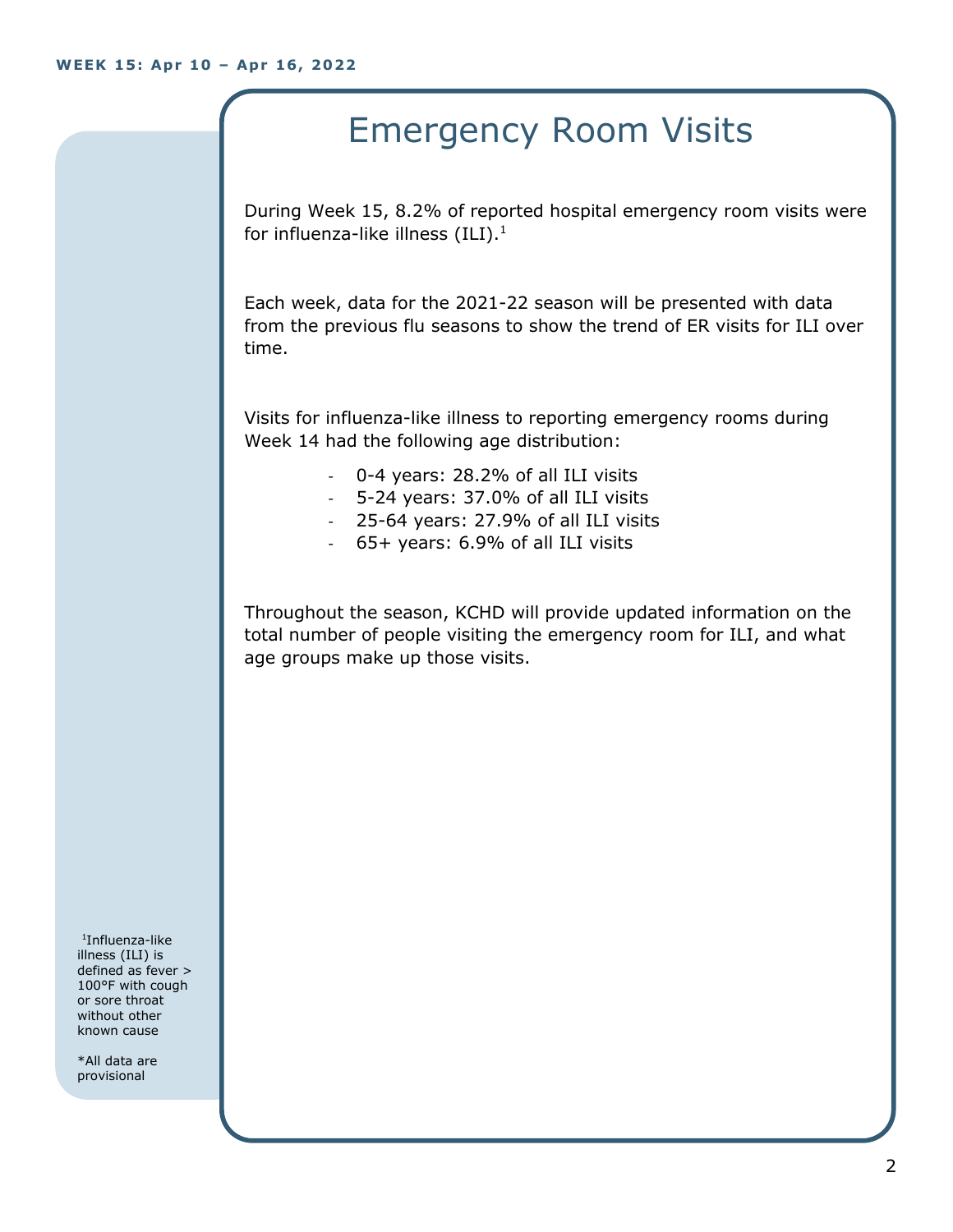

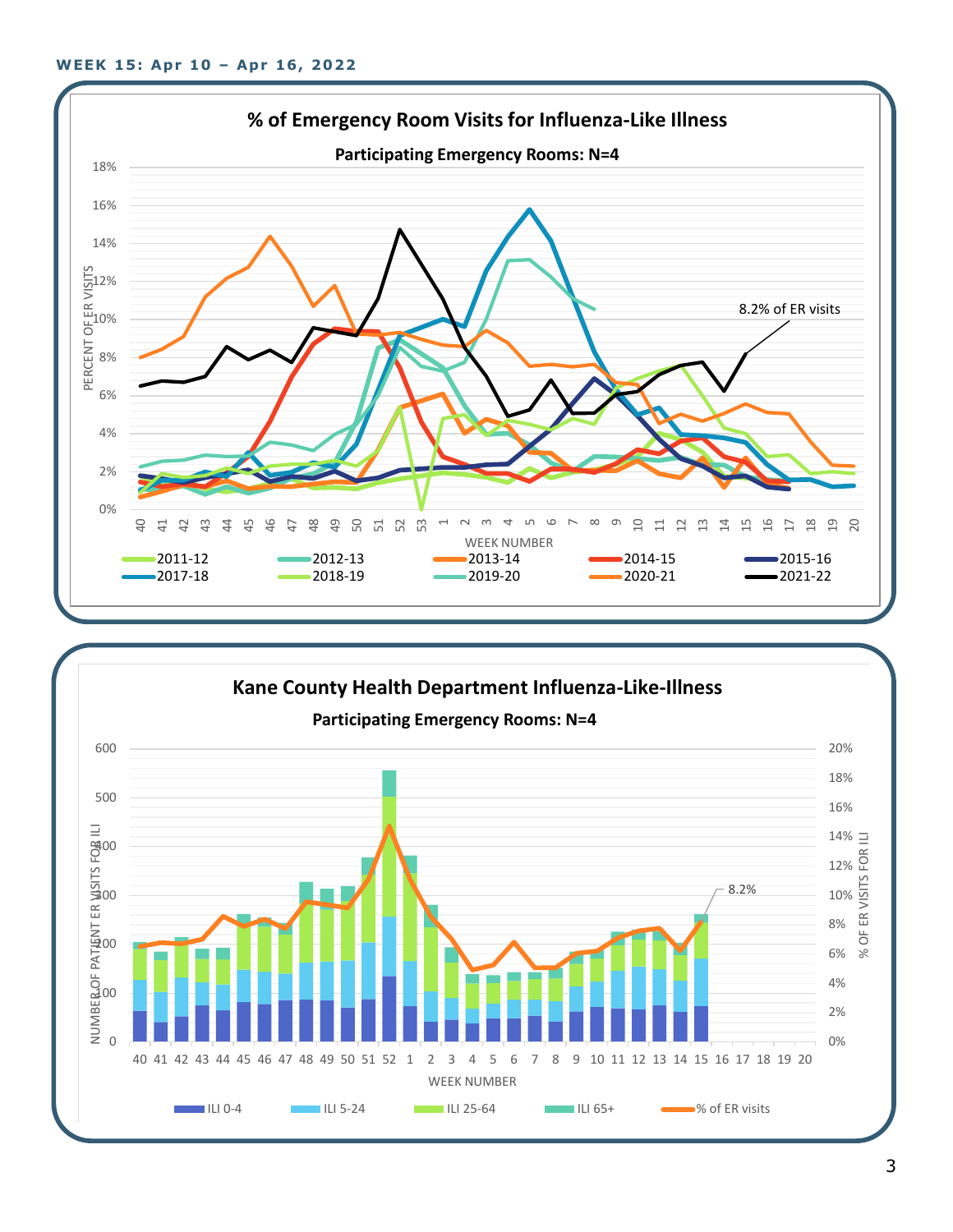# Laboratory Tests

| <b>Kane County Labs (5)</b>       | <b>Week: 15</b> |                | <b>Season Total</b> |                |  |
|-----------------------------------|-----------------|----------------|---------------------|----------------|--|
|                                   | <b>Number</b>   | <b>Percent</b> | <b>Number</b>       | <b>Percent</b> |  |
| <b>Specimens Tested</b>           | 625             |                | 13,722              |                |  |
| <b>Specimens Positive</b>         | 65              | 10.4%          | 465                 | 3.4%           |  |
| <b>Positive Specimens by Type</b> |                 |                |                     |                |  |
| Influenza A                       | 62              | 95.4%          | 446                 | 95.9%          |  |
| Influenza B                       | 3               | 4.6%           | 19                  | 4.1%           |  |
| Influenza AB                      | 0               | 0.0%           | 0                   | 0.0%           |  |
| Unknown                           | O               | 0.0%           | n                   | 0.0%           |  |



Rapid influenza testing cannot distinguish influenza infections caused by novel influenza A viruses. The sensitivity of this type of testing has been shown to range between 20- 100% for seasonal influenza viruses. A negative result does not exclude influenza virus infection.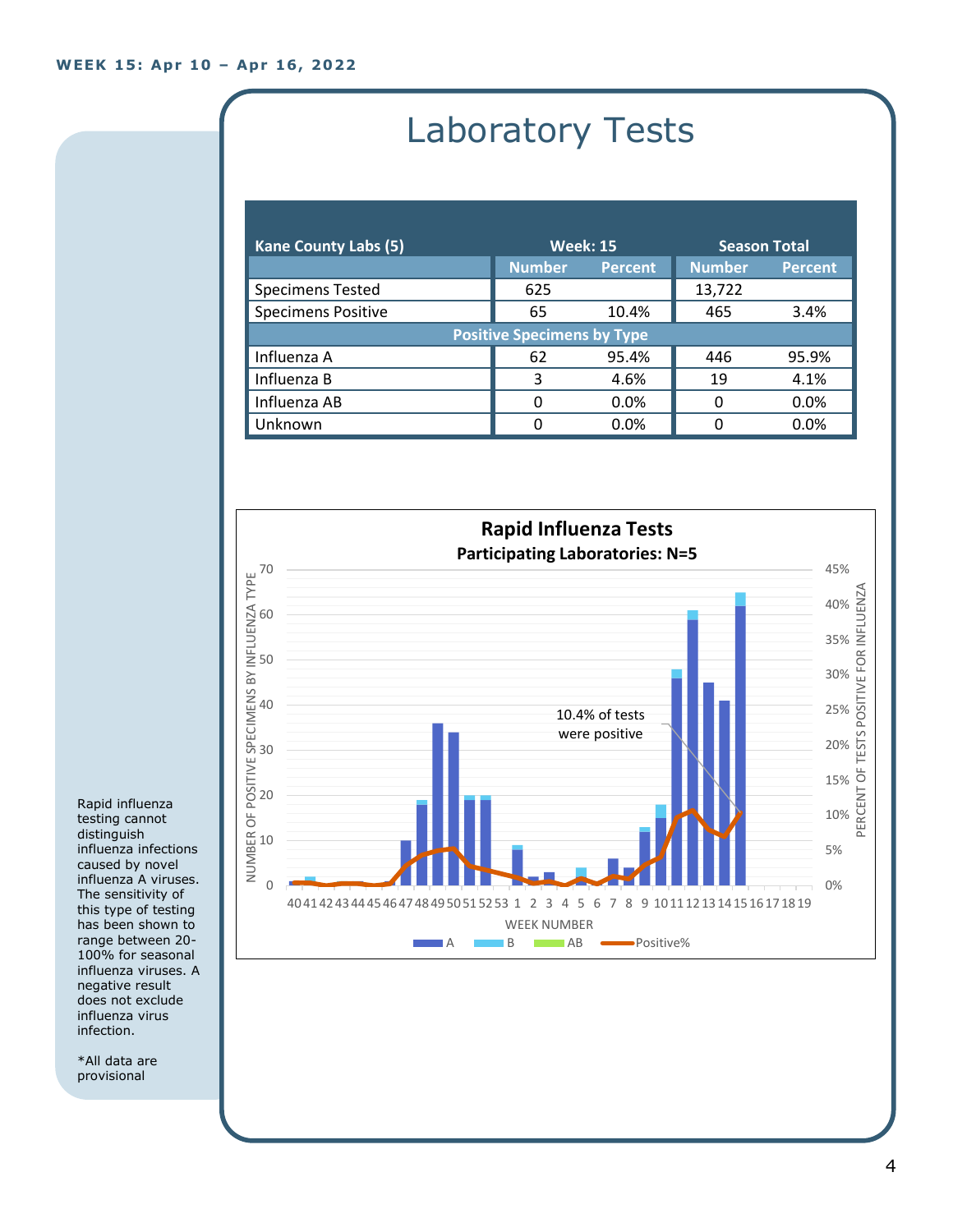### Student Absenteeism

The ILI absenteeism rate for public schools in Kane County is not being reported this year due to the demands of COVID-19 reporting and similar symptoms for both ILI and COVID-like illness.

Influenza-like illness (ILI) is defined as fever > 100°F with cough or sore throat without other known cause.